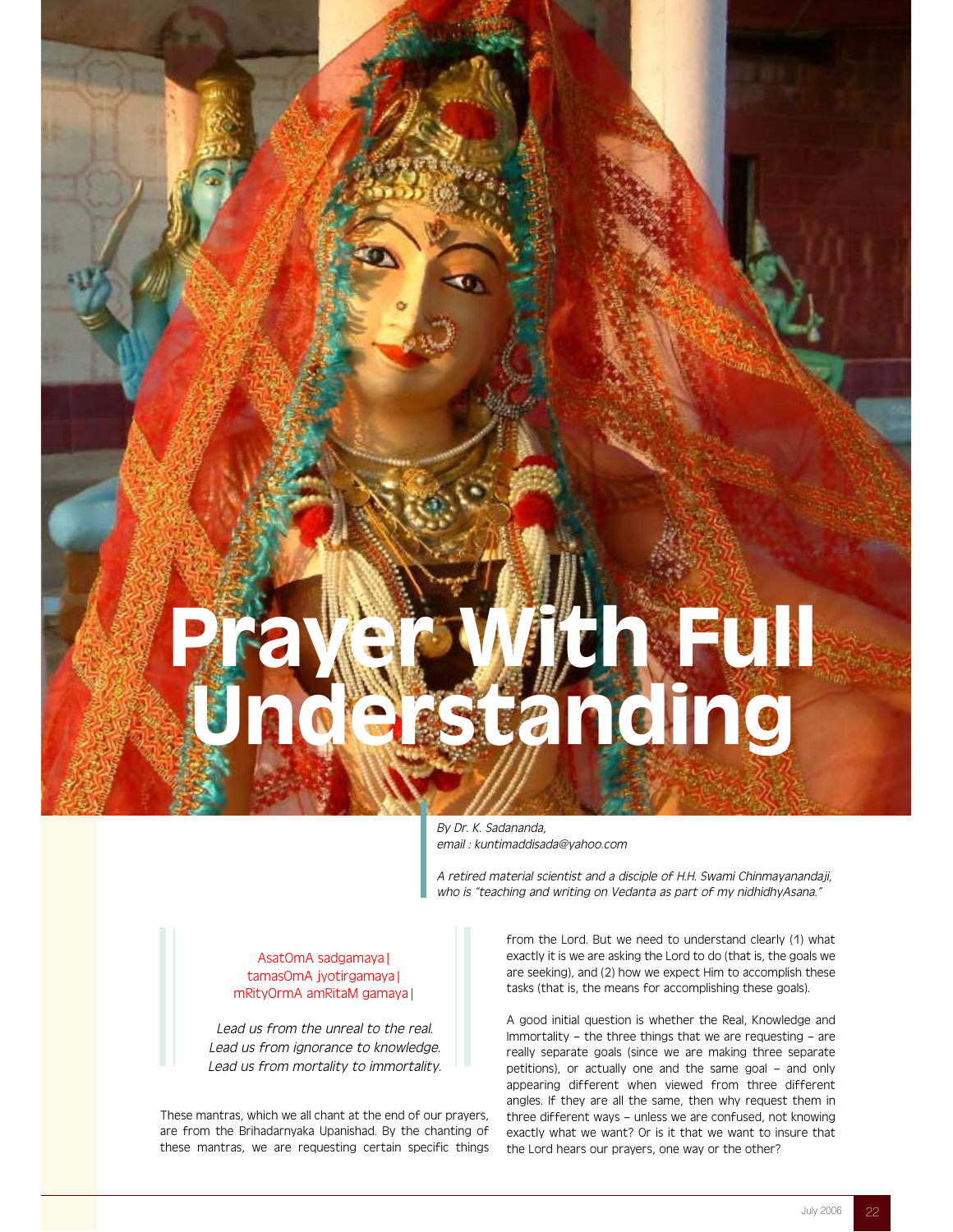



Another important question at the outset is we want these three particular goals – instead of, say, moksa (liberation) or freedom from samsaara (suffering)? What is the use of having these three boons and still suffering due to samsaara? Why not pray directly for moksa?

In other words, we need to have a clear understanding of what our prayer really means. So let us examine the Vedic mantras more closely.

## · The Real: AsatOmA sadgamaya|

The first prayer says, "Lead us from asat to sat – that is, from the unreal to the real." In fact, the terms asat and sat are normally translated as nonexistence and existence, respectively. So we are asking the Lord to lead us from nonexistence to existence.

Closer examination of this meaning reveals an inherent contradiction: If we are nonexistent to begin with, then our request for existence has some validity. However, since we must exist if we are reciting the prayer, does not the prayer itself presuppose our existence? And if that is so, doesn't that make it a useless prayer – since we are asking Him to do that which is already an accomplished fact?

It will be a waste of His time and ours unless asat has some other meaning than non-existence. Some darshanikas argue that the terms are mutually exclusive; i.e., that which is not asat must be sat, and that which is not sat must be asat. If so, then we are asking the Lord to do something impossible. Lord Krishna declared thousands of years ago in the Bhagavad Gita that, "naasato vidyate bhaavo naabhaavo vidyate sataH" (2-16) – "nonexistence can never come into existence and existence can never become nonexistent." It is an absolute Law of Conservation that applies not only to matter and energy, but to subtler entities like jiivas (individual souls). Krishna says:

natvevAhum jAtu nAsam, na tvam nEmE janAdhipAH| na caiva nabhavshAmaH sarvE yayaH mataH param||

"There was never a time when I was not; there was never a time you were not, nor all these kings arrayed before us. There will never be a time when they are absent. Hence, that which exists can never cease to exist."

Based on this, the first part of our prayer appears to be in vain.

## · Knowledge: tamasOmA jyotirgamaya|

Now let us examine the second prayer, "Lead us from ignorance to knowledge." We do not specify here exactly what ignorance we are referring to – is it ignorance of chemistry, physics, biology, the world; or ignorance of everything? In the Mundakopanishad the student approaches his teacher and asks:

kasminno bhaghavo vijnaate sarvam idam vijnaatam bhavati

"Hai! Bhagavan, please teach me that, by knowing which I will have knowledge of everything!" Now that is really a pretty tall request. Is that what we are requesting in our prayer, tamasOma jyotirgamaya?

When we say "I have knowledge," or "He is a knowledgeable person," we only mean "knowledge of x." That is, "knowledge" always refers to a particular area or object – it is objective knowledge; it is qualified knowledge. Epistemologically, knowledge without qualification is indefinable. So in asking the Lord to lead us from ignorance to knowledge, we are using two unqualified and therefore indefinable terms. We are requesting something that we ourselves are unable to properly define.

## · Immortality: mRityOrmA amRitaM gamaya|

The third part of the prayer says, "Lead us from mortality to immortality." And there is a problem here too. The very request assumes that we are mortal, since we were born at such and such a time and place. The whole Gitopadesham started because of Arjuna's apprehension that he was going to kill his own teachers and grandsires, in whose lap he grew up:

gurUnahatvA hi mahAnubhAvaan shreyobhOktum bhaixya mapIha loke|

"It would be better to beg alms and live, rather than kill these great teachers and noble souls."

Hence, like us, Arjuna is aware of our mortality. Krishna confirms this by stating the Law of Eternal Recycle, which follows from the Law of Conservation: That which is born has to die, and that which dies has to be reborn:

## jAtasyahi dRivo mRituH, dRivam janma mRitasya ca|

Hence, if one considers himself as mortal, he can never be immortal. On the other hand, if he knows he is immortal – because of the above statement of Krishana (na tve vaaham ...) – then the request to "lead us from mortality to immortality" is either impossible, since anything that is born has to die; or useless, since it is already an accomplished fact – existence can never cease to exist.

Based on this analysis, the third part of the prayer, "mRityOrmA amRitaM gamaya," also appears to be in vain. In the scriptures, a sage calls us shRinvantu vishve amRitasya putrAH – the sons of immortality. Immortality is our birthright.

Thus, all three requests that we've made in our prayer appear to be in vain. If we just repeat the mantras without understanding, like a parrot, then we have no way of knowing even if the Lord grants us our request – because we have no idea what we asked for!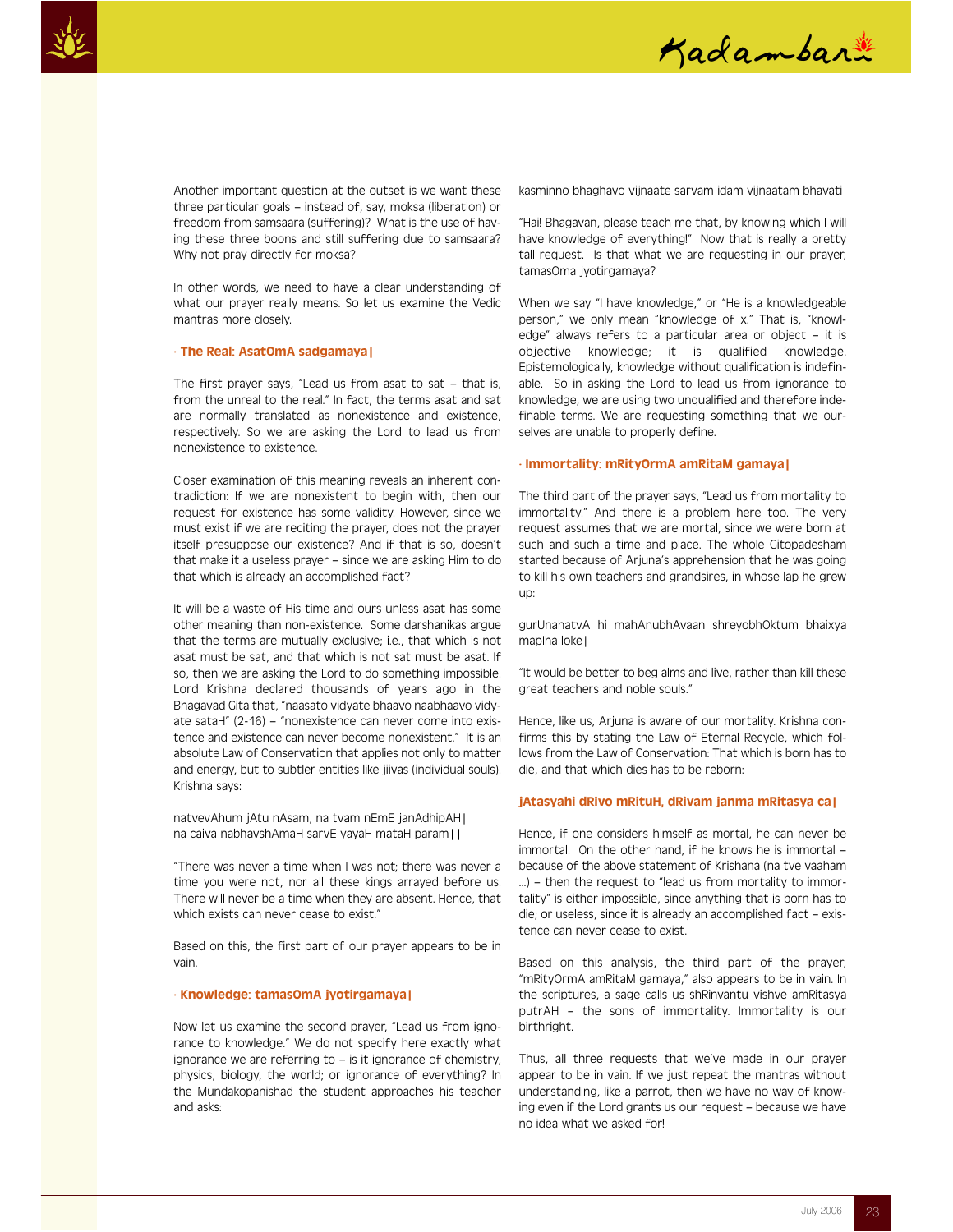



In addition, we are making these requests without even knowing whether we are qualified to receive that which we are asking for. It's as if a child were to go to a university professor and asking him for knowledge of quantum mechanics, without knowing even what the term means, and without knowing whether he is qualified to receive that knowledge or not.

But since these are Upanishadic mantras, there must be a deeper meaning involved.

# The Nature of Knowledge

Knowledge, prama, can be known through pramaaNa (a means of knowledge) when there is a pramaata (knower) and prameya (object of knowledge). Normally, I can only have objective knowledge. The means of knowledge are basically

three: (1) pratyaxa (perceptual); (2) anumaana (inferential); and shabda (scriptural). The first two are related to loukika prameyas (worldly objective knowledge), while the third is shruti praamaana (revelatory knowledge) – that is, it is for aloukika prameyas (the knowledge of dharma, swarga, naraka, etc.).

Any prameya, or object of knowledge, can be known only through its attributes or qualities. In fact, the definition of an object is based on its attributes, which differ from those of other objects in the Universe. The senses can only measure these attrib-

utes and feed that data to the mind. The mind, in turn, integrates the inputs from the senses and provides an image – superimposing on that image the gathered attributes. The result is expressed as a thought in the mind.

Thus, a chair "out there" is recognized by its form, color, and other properties as perceived by the senses; and the image of that chair is formed in the mind with these attributes. So the cognitive process involves perception, volition and cognition. The cognized image with the perceived attributes is next compared with the images stored in our memory. When there is a reasonable match, we "recognize" that this thing out there is a chair. In reality, however – from the mind's point of view – the chair out there is only a "chair-thought" in the mind'. So if there is no mind (i.e., if we are asleep or lost in our dreams, etc.), there is no chair out there. Out of mind is out of sight!

In fact, very existence of a chair – or any object for that matter; even the entire world "out there" – cannot be established without the mind, supported by the conscious entity present. The existence of the world has to be proved or established by a conscious entity, since it is jadam, or inert;

whereas a conscious entity exists independently of the world. The world "out there" is a dependent, whereas "I," i.e., the conscious entity, is an independent entity. In fact, the self-conscious entity alone is a self-existent entity, while the inert entity must always depend on a self-conscious entity for its existence.

The most important point to note here is that the senses can grasp only the attributes of an object, but not its substantive essence. Hence, knowledge of all objects "out there" is only attributive knowledge; never substantive knowledge. The reason is that the substantive for all objects is nothing but Brahman, since according to our scriptures Brahman is the material cause for the Universe. The Taittireya Upanishad says "yatova imaani bhuutani jaayante …" – "That from which the whole Universe arose, by which it is sustained and into which it returns is Brahman."



by the senses. From the above analysis too, we cannot independently establish that there is a chair materially "out there." For if we look at, say, a wooden chair closely, we find that there is no such essentially substantive thing as a "chair" – it is only a name given to a certain form of wood. What is actually "there" is only wood. Moreover, if we then examine the wood closely, we find that there is really no wood there. It is just an assemblage of organic fibers, which are in turn are made up of molecular chains, which are in turn but assemblages of various atoms.

Brahman cannot be known

And we can keep going: Atoms are themselves an assemblage of electrons, protons and neutrons, which are in turn an assemblage of more fundamental matter. We soon come to a quantum level where we cannot precisely analyze the system, since the very act of examining the fundamental matter affects the system observed. So we cannot say with certainty what is "out there" at the fundamental level. We can only say that, at each relative level (vyavahaara), that "a chair is out there," or "wood is out there" or organic fibers, or molecules or atoms, and so on. The knowledge changes as we shift our reference.

#### The Real and the Apparent

In short, the knowledge of any object is only relative knowledge and not absolute knowledge. The scriptures correctly point out that what is there is only Brahman, with different names and forms. Bhagavan Shankara says in Drikdrisya Viveka:

asti bhaati priyam ruupam naamam chaityanca pancakam| adhyatrayam brahma ruupam, jagat ruupam tathaa dvayam